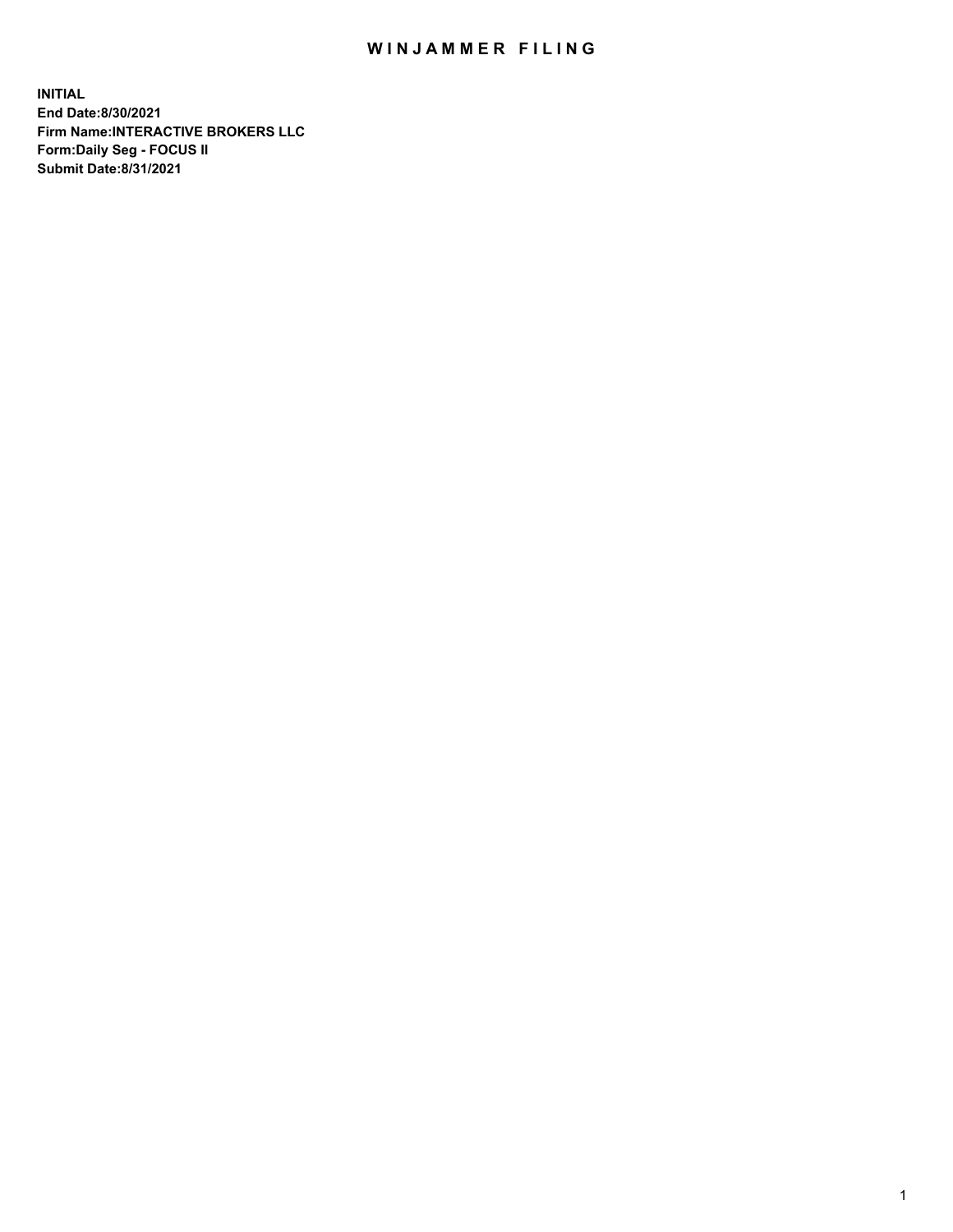**INITIAL End Date:8/30/2021 Firm Name:INTERACTIVE BROKERS LLC Form:Daily Seg - FOCUS II Submit Date:8/31/2021 Daily Segregation - Cover Page**

| Name of Company                                                                                                                                                                                                                                                                                                                | <b>INTERACTIVE BROKERS LLC</b>                                                                  |  |
|--------------------------------------------------------------------------------------------------------------------------------------------------------------------------------------------------------------------------------------------------------------------------------------------------------------------------------|-------------------------------------------------------------------------------------------------|--|
| <b>Contact Name</b>                                                                                                                                                                                                                                                                                                            | James Menicucci                                                                                 |  |
| <b>Contact Phone Number</b>                                                                                                                                                                                                                                                                                                    | 203-618-8085                                                                                    |  |
| <b>Contact Email Address</b>                                                                                                                                                                                                                                                                                                   | jmenicucci@interactivebrokers.c<br>om                                                           |  |
| FCM's Customer Segregated Funds Residual Interest Target (choose one):<br>a. Minimum dollar amount: ; or<br>b. Minimum percentage of customer segregated funds required:% ; or<br>c. Dollar amount range between: and; or<br>d. Percentage range of customer segregated funds required between: % and %.                       | $\overline{\mathbf{0}}$<br>$\overline{\mathbf{0}}$<br>155,000,000 245,000,000<br>0 <sub>0</sub> |  |
| FCM's Customer Secured Amount Funds Residual Interest Target (choose one):<br>a. Minimum dollar amount: ; or<br>b. Minimum percentage of customer secured funds required:% ; or<br>c. Dollar amount range between: and; or<br>d. Percentage range of customer secured funds required between:% and%.                           | $\overline{\mathbf{0}}$<br>$\overline{\mathbf{0}}$<br>80,000,000 120,000,000<br>0 <sub>0</sub>  |  |
| FCM's Cleared Swaps Customer Collateral Residual Interest Target (choose one):<br>a. Minimum dollar amount: ; or<br>b. Minimum percentage of cleared swaps customer collateral required:% ; or<br>c. Dollar amount range between: and; or<br>d. Percentage range of cleared swaps customer collateral required between:% and%. | $\overline{\mathbf{0}}$<br><u>0</u><br>0 <sub>0</sub><br>00                                     |  |

Attach supporting documents CH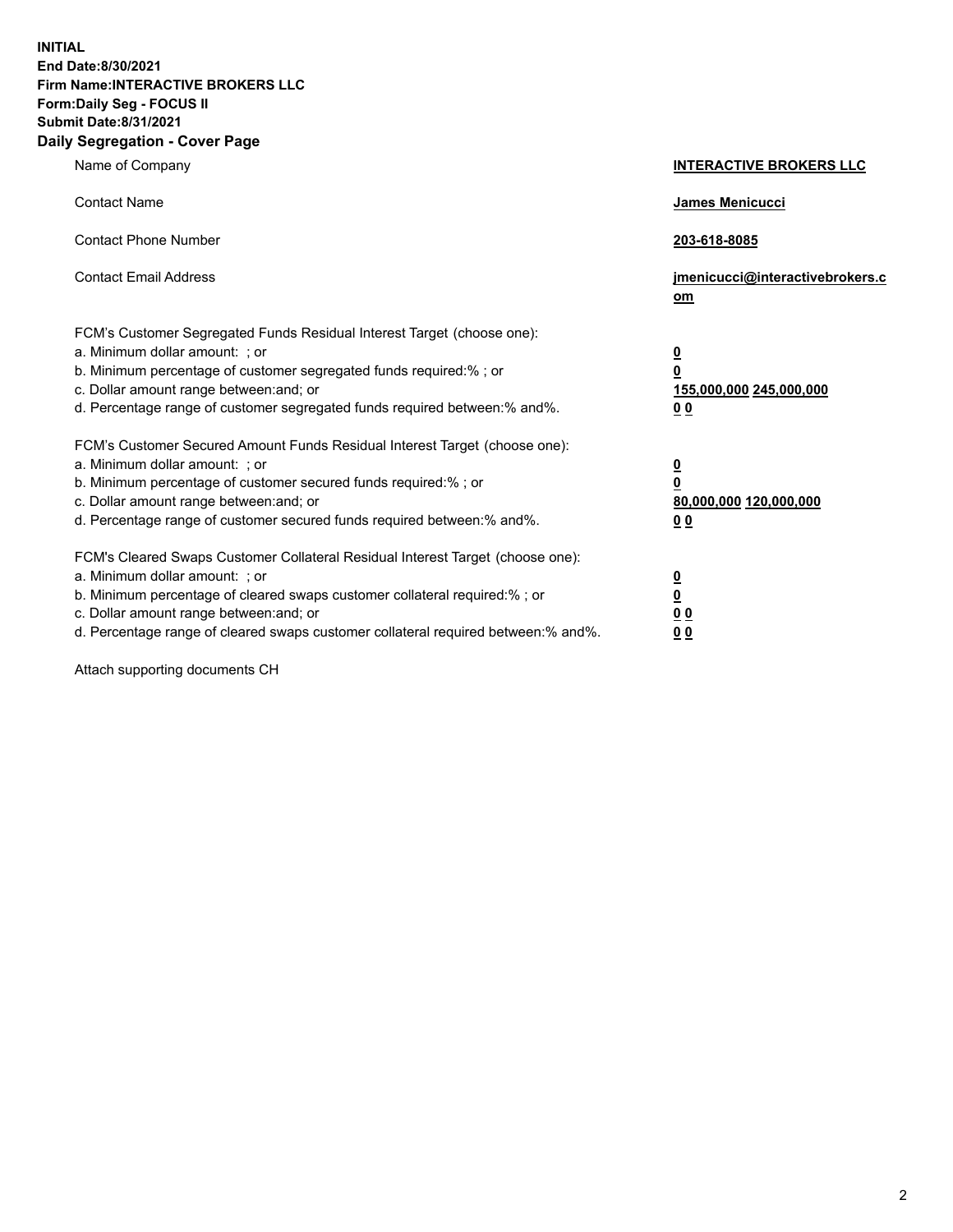**INITIAL End Date:8/30/2021 Firm Name:INTERACTIVE BROKERS LLC Form:Daily Seg - FOCUS II Submit Date:8/31/2021 Daily Segregation - Secured Amounts**

## Foreign Futures and Foreign Options Secured Amounts Amount required to be set aside pursuant to law, rule or regulation of a foreign government or a rule of a self-regulatory organization authorized thereunder **0** [7305] 1. Net ledger balance - Foreign Futures and Foreign Option Trading - All Customers A. Cash **489,838,248** [7315] B. Securities (at market) **0** [7317] 2. Net unrealized profit (loss) in open futures contracts traded on a foreign board of trade **2,800,991** [7325] 3. Exchange traded options a. Market value of open option contracts purchased on a foreign board of trade **139,274** [7335] b. Market value of open contracts granted (sold) on a foreign board of trade **-8,511** [7337] 4. Net equity (deficit) (add lines 1. 2. and 3.) **492,770,002** [7345] 5. Account liquidating to a deficit and account with a debit balances - gross amount **21,519** [7351] Less: amount offset by customer owned securities **0** [7352] **21,519** [7354] 6. Amount required to be set aside as the secured amount - Net Liquidating Equity Method (add lines 4 and 5) **492,791,521** [7355] 7. Greater of amount required to be set aside pursuant to foreign jurisdiction (above) or line 6. **492,791,521** [7360] FUNDS DEPOSITED IN SEPARATE REGULATION 30.7 ACCOUNTS 1. Cash in banks A. Banks located in the United States **61,147,053** [7500] B. Other banks qualified under Regulation 30.7 **0** [7520] **61,147,053** [7530] 2. Securities A. In safekeeping with banks located in the United States **349,983,000** [7540] B. In safekeeping with other banks qualified under Regulation 30.7 **0** [7560] **349,983,000** [7570] 3. Equities with registered futures commission merchants A. Cash **0** [7580] B. Securities **0** [7590] C. Unrealized gain (loss) on open futures contracts **0** [7600] D. Value of long option contracts **0** [7610] E. Value of short option contracts **0** [7615] **0** [7620] 4. Amounts held by clearing organizations of foreign boards of trade A. Cash **0** [7640] B. Securities **0** [7650] C. Amount due to (from) clearing organization - daily variation **0** [7660] D. Value of long option contracts **0** [7670] E. Value of short option contracts **0** [7675] **0** [7680] 5. Amounts held by members of foreign boards of trade A. Cash **199,639,335** [7700] B. Securities **0** [7710] C. Unrealized gain (loss) on open futures contracts **4,652,191** [7720] D. Value of long option contracts **139,274** [7730] E. Value of short option contracts **-8,511** [7735] **204,422,289** [7740] 6. Amounts with other depositories designated by a foreign board of trade **0** [7760] 7. Segregated funds on hand **0** [7765] 8. Total funds in separate section 30.7 accounts **615,552,342** [7770] 9. Excess (deficiency) Set Aside for Secured Amount (subtract line 7 Secured Statement Page 1 from Line 8) **122,760,821** [7380] 10. Management Target Amount for Excess funds in separate section 30.7 accounts **80,000,000** [7780] 11. Excess (deficiency) funds in separate 30.7 accounts over (under) Management Target **42,760,821** [7785]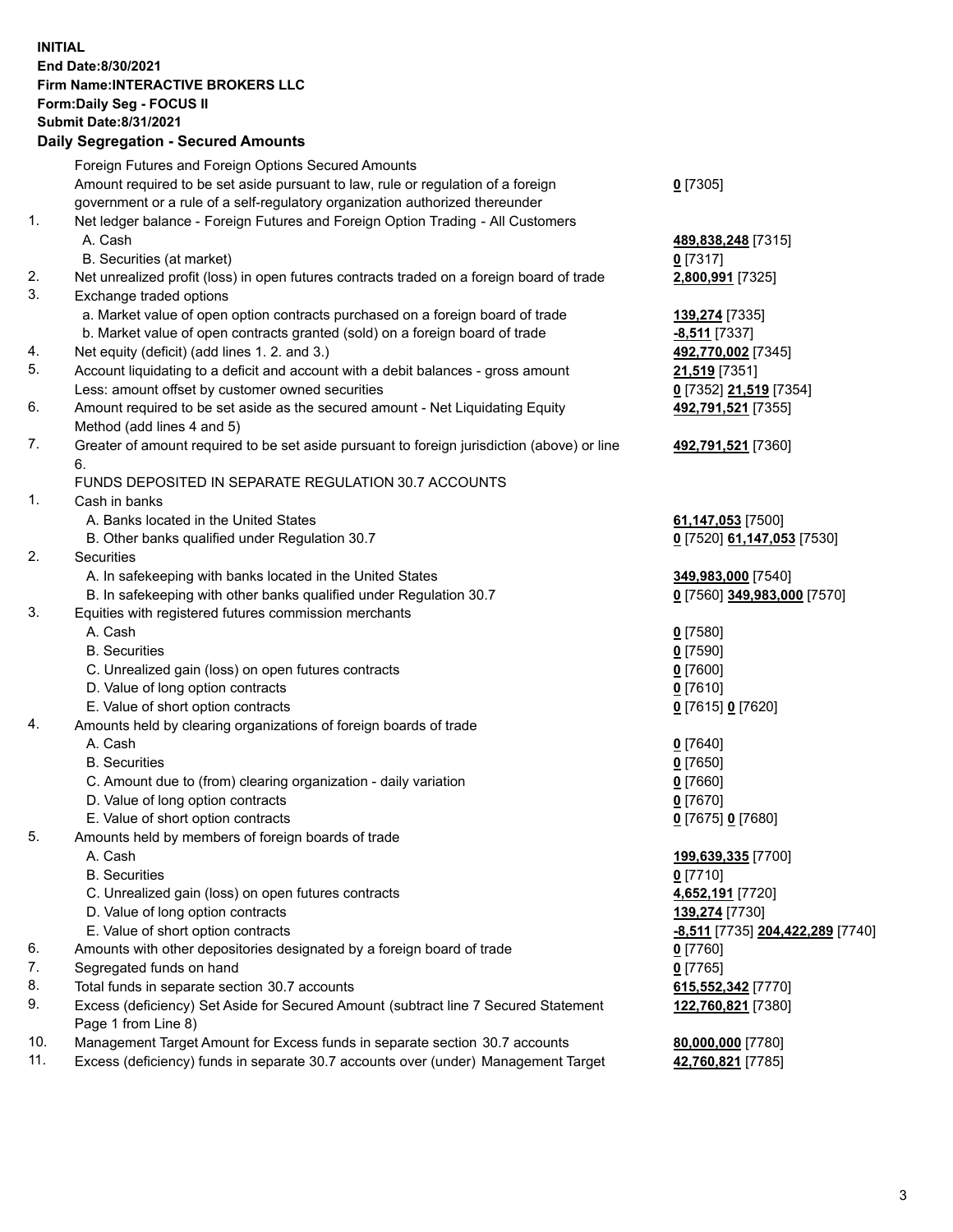**INITIAL End Date:8/30/2021 Firm Name:INTERACTIVE BROKERS LLC Form:Daily Seg - FOCUS II Submit Date:8/31/2021 Daily Segregation - Segregation Statement** SEGREGATION REQUIREMENTS(Section 4d(2) of the CEAct) 1. Net ledger balance A. Cash **6,806,026,804** [7010] B. Securities (at market) **0** [7020] 2. Net unrealized profit (loss) in open futures contracts traded on a contract market **70,189,890** [7030] 3. Exchange traded options A. Add market value of open option contracts purchased on a contract market **303,212,391** [7032] B. Deduct market value of open option contracts granted (sold) on a contract market **-250,736,063** [7033] 4. Net equity (deficit) (add lines 1, 2 and 3) **6,928,693,022** [7040] 5. Accounts liquidating to a deficit and accounts with debit balances - gross amount **1,224,052** [7045] Less: amount offset by customer securities **0** [7047] **1,224,052** [7050] 6. Amount required to be segregated (add lines 4 and 5) **6,929,917,074** [7060] FUNDS IN SEGREGATED ACCOUNTS 7. Deposited in segregated funds bank accounts A. Cash **1,556,385,494** [7070] B. Securities representing investments of customers' funds (at market) **3,218,353,065** [7080] C. Securities held for particular customers or option customers in lieu of cash (at market) **0** [7090] 8. Margins on deposit with derivatives clearing organizations of contract markets A. Cash **1,994,893,258** [7100] B. Securities representing investments of customers' funds (at market) **352,720,894** [7110] C. Securities held for particular customers or option customers in lieu of cash (at market) **0** [7120] 9. Net settlement from (to) derivatives clearing organizations of contract markets **11,851,250** [7130] 10. Exchange traded options A. Value of open long option contracts **301,866,122** [7132] B. Value of open short option contracts **-250,714,550** [7133] 11. Net equities with other FCMs A. Net liquidating equity **0** [7140] B. Securities representing investments of customers' funds (at market) **0** [7160] C. Securities held for particular customers or option customers in lieu of cash (at market) **0** [7170] 12. Segregated funds on hand **0** [7150] 13. Total amount in segregation (add lines 7 through 12) **7,185,355,533** [7180] 14. Excess (deficiency) funds in segregation (subtract line 6 from line 13) **255,438,459** [7190] 15. Management Target Amount for Excess funds in segregation **155,000,000** [7194] 16. Excess (deficiency) funds in segregation over (under) Management Target Amount Excess **100,438,459** [7198]